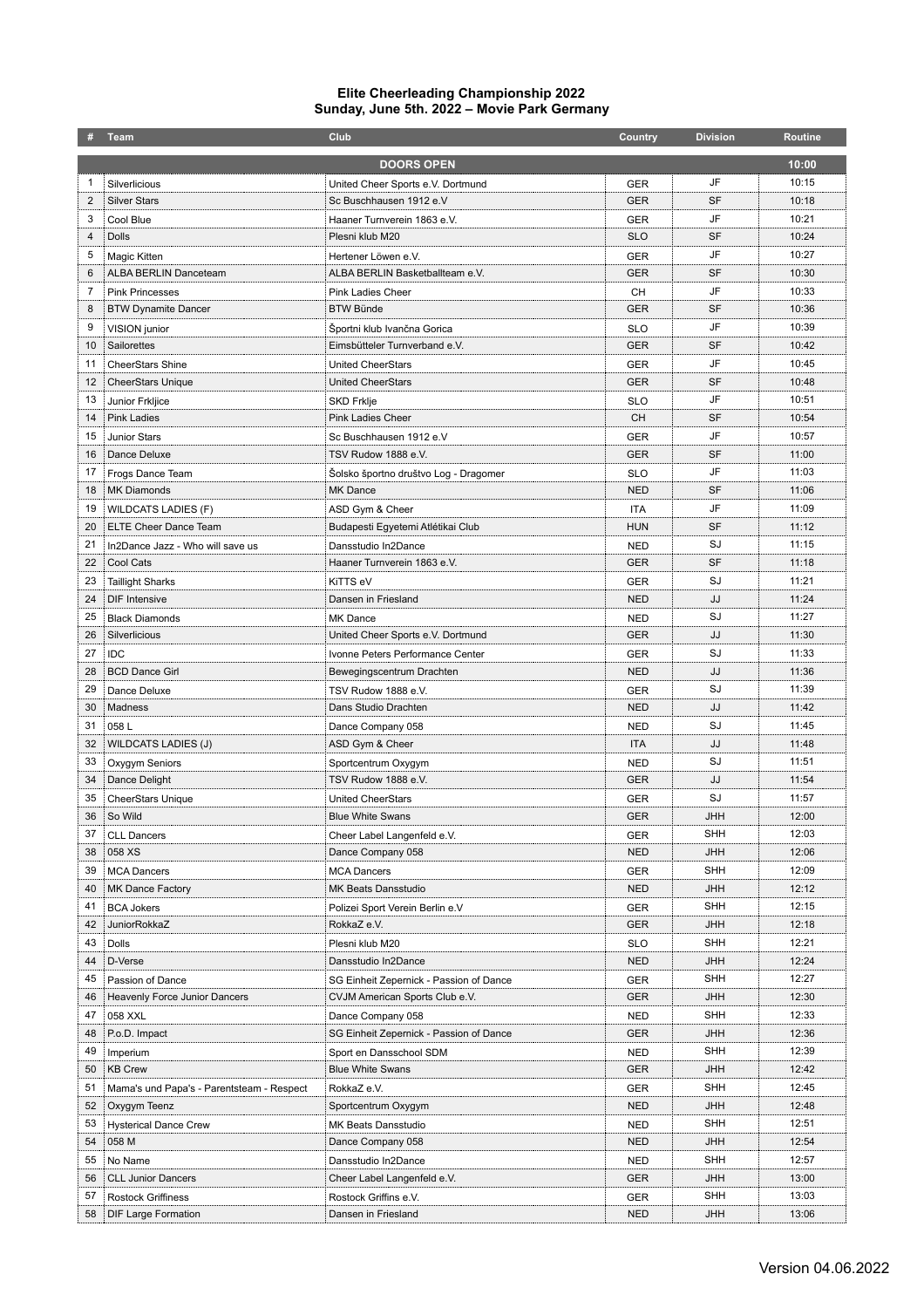## **Elite Cheerleading Championship 2022 Sunday, June 5th. 2022 – Movie Park Germany**

| #        | <b>Team</b>                                         | Club                                                                     | Country                  | <b>Division</b>  | Routine        |
|----------|-----------------------------------------------------|--------------------------------------------------------------------------|--------------------------|------------------|----------------|
| 59       | 058 XL                                              | Dance Company 058                                                        | <b>NED</b>               | <b>SHH</b>       | 13:09          |
|          |                                                     |                                                                          |                          |                  | 13:12          |
| 60       | TheRokkaZ                                           | RokkaZ e.V.                                                              | <b>GER</b>               | <b>SHH</b>       | 13:15          |
|          |                                                     | AWARDS & FINALISTS ANNOUNCEMENTS JUNIOR & SENIOR DANCE CATEGORIES 30 min |                          |                  | 13:18          |
| 61       | <b>Blue Fire Allstars</b>                           | <b>Fire Allstars</b>                                                     | CН                       | SA <sub>6</sub>  | 13:48          |
| 62       | Evolution Athletics - EVO6                          | <b>Evolution Athletics</b>                                               | <b>UK</b>                | SSC <sub>6</sub> | 13:51          |
| 63       | Dolphins Lady 5                                     | SC Bayer 05 Uerdingen e.V.                                               | <b>GER</b>               | SA <sub>6</sub>  | 13:54          |
| 64       | Paris Cheer Aces                                    | Paris Cheer                                                              | <b>FRA</b>               | SSC <sub>6</sub> | 13:57          |
| 65       | <b>ELTE Allgirl Team</b>                            | Budapesti Egyetemi Atlétikai Club                                        | <b>HUN</b>               | SA <sub>6</sub>  | 14:00          |
| 66       | FTG Allstars Lynx                                   | Freie Turngemeinde 1900 e.V. Pfungstadt                                  | GER                      | SSC6             | 14:03          |
| 67       | <b>Dolphins Divas</b>                               | Dolphins Cheer Community Salzgitter Lichtenberg e.V.                     | <b>GER</b>               | SA6              | 14:06          |
| 68       | <b>WILDCATS SUPERIOR</b>                            | ASD Gym & Cheer                                                          | <b>ITA</b>               | SSC6             | 14:09          |
| 69       | Impact Elite                                        | <b>Impact Cheer</b>                                                      | <b>GER</b>               | SA <sub>6</sub>  | 14:12          |
| 70       | Dolphins Revolution                                 | Dolphins Cheer Community Salzgitter Lichtenberg e.V.                     | GER                      | SSC <sub>6</sub> | 14:15          |
| 71       | <b>JNS Thunderbirds</b>                             | Join New Spirit Allstar                                                  | CZ                       | SLC6             | 14:18          |
| 72       | <b>CLL Rangers</b><br><b>Titans Coed</b>            | Cheer Label Langenfeld e.V.<br>Füchse Berlin Reinickendorf               | <b>GER</b><br><b>GER</b> | SLC7<br>SLC6     | 14:21<br>14:24 |
| 73<br>74 |                                                     |                                                                          |                          | SLC7             | 14:27          |
| 75       | <b>BEARS ALL STARS</b>                              | <b>Bears Sports Club</b>                                                 | <b>ESP</b>               | SLC6             | 14:30          |
| 76       | CLA Blackjax                                        | Cheerleader academy Antwerp                                              | <b>BEL</b>               | SLC7             | 14:33          |
| 77       | <b>FTG Allstars Scars</b><br><b>ELTE Team Black</b> | Freie Turngemeinde 1900 e.V. Pfungstadt                                  | <b>GER</b><br><b>HUN</b> | SLC6             | 14:36          |
|          |                                                     | Budapesti Egyetemi Atlétikai Club                                        |                          | SLC7             | 14:39          |
| 78<br>79 | Dolphins Coed<br>Paris Cheer Legacy                 | SC Bayer 05 Uerdingen e.V.<br>Paris Cheer                                | GER<br><b>FRA</b>        | SLC6             | 14:42          |
| 80       |                                                     |                                                                          |                          | SLC7             | 14:45          |
|          | <b>Wildcats Xplosion</b>                            | Wildcats Cheerleader Leverkusen e.V.<br>AWARDS FINALISTS 15 min          | <b>GER</b>               |                  | 14:48          |
| 81       | <b>Fabulous Giants</b>                              | Giants Cheerleader Berlin e.V.                                           | <b>GER</b>               | SA4              | 15:03          |
| 82       | Savages                                             |                                                                          |                          | SC <sub>4</sub>  | 15:06          |
| 83       | Tigers Cheerleaders - Legacy                        | Wandsbeker Turnerbund von 1861<br>VSK Univerzita Brno                    | GER<br>CZ                | SA4              | 15:09          |
| 84       | Freak Cheer                                         |                                                                          |                          | SC <sub>4</sub>  | 15:12          |
| 85       | Royal Diamonds                                      | djk germania Lenkerbeck 1955 e.v<br>DJK "Vorwärts 19" Ahlen              | GER<br><b>GER</b>        | SA4              | 15:15          |
| 86       | INTENSITY - Xplosion Cheerleaders d'Orléans         |                                                                          | <b>FRA</b>               | SC <sub>4</sub>  | 15:18          |
| 87       | <b>HSC Spiritstars</b>                              | ASPTT Xplosion Cheerleaders d'Orléans<br>TSG Bergedorf von 1860 e.V      | <b>GER</b>               | SA4              | 15:21          |
| 88       | Senior - Extreme                                    | CHEER-COMPANY Weddel e.V.                                                | GER                      | SC <sub>4</sub>  | 15:24          |
| 89       | CheerForce Hail                                     | Coblenzer Turngesellschaft 1880 e.V.                                     | <b>GER</b>               | SA4              | 15:27          |
| 90       | <b>Gators Warriors</b>                              | Cheer Base Feldkirchen e.V.                                              | GER                      | SC <sub>4</sub>  | 15:30          |
| 91       | Green Lightning                                     | SC Weyhe e. V.                                                           | <b>GER</b>               | SA4              | 15:33          |
| 92       | Starlights                                          | 1. Cheerleaderverein Landsberg Starlights e.V.                           | <b>GER</b>               | SC <sub>4</sub>  | 15:36          |
| 93       | Monstercheer Beasts                                 | SV Fun-Ball Dortelweil e.V                                               | <b>GER</b>               | SA4              | 15:39          |
| 94       | <b>Whitefin Sharks</b>                              | KiTTS eV                                                                 | GER                      | SC <sub>4</sub>  | 15:42          |
| 95       | <b>Elite Eagles</b>                                 | Prague Eagles Cheerleaders, z.s.                                         | CZ                       | SA4              | 15:45          |
| 96       | <b>CLL Bandits</b>                                  | Cheer Label Langenfeld e.V.                                              | <b>GER</b>               | SC <sub>4</sub>  | 15:48          |
| 97       | <b>Rising Delights</b>                              | Oldenburger Turnerbund                                                   | <b>GER</b>               | SA4              | 15:51          |
| 98       | Spirits Flic Flac Differdange                       | Flic Flac Spirits                                                        | LUX                      | SC <sub>4</sub>  | 15:54          |
| 99       | <b>GCC Senior Ladies</b>                            | TV Jahn 1892 Oelde e.V.                                                  | <b>GER</b>               | SA4              | 15:57          |
| 100      | <b>Starlets Unlimited</b>                           | Starlets Cheerleader Bochum e.V.                                         | <b>GER</b>               | SC <sub>4</sub>  | 16:00          |
| 101      | DCA Fire Gun                                        | SV Grün-Weiss Harburg von 1920 e.V.                                      | <b>GER</b>               | SA4              | 16:03          |
| 102      | Paris Cheer Dukes                                   | Paris Cheer                                                              | <b>FRA</b>               | SC <sub>4</sub>  | 16:06          |
| 103      | <b>JNS Phoenix</b>                                  | Join New Spirit Allstar                                                  | CZ                       | SA4              | 16:09          |
| 104      | TVC Allstars   EXCITE                               | TV Cannstatt 1846 e.V.                                                   | <b>GER</b>               | SC <sub>4</sub>  | 16:12          |
| 405      | <b>MVA UNTAMED</b>                                  | Turngemeinde Münster von 1862 e.V                                        | <b>GER</b>               | SA4              | 46:15          |
|          | 106 Divas X                                         | Divas Cheerleaders                                                       | DK                       | SC <sub>4</sub>  | 16:18          |
| 107      | <b>Sassy Dragons</b>                                | Danube Dragons Cheerleader                                               | <b>AUT</b>               | SA4              | 16:21          |
| 108      | Emeralds 5                                          | TV 09 Jägersburg e.V.                                                    | <b>GER</b>               | SC <sub>4</sub>  | 16:24          |
|          | $109$   L4 Bees                                     | TV Jahn Wolfsburg e.V.                                                   | <b>GER</b>               | SA4              | 16:27          |
|          |                                                     | <b>BREAK 15 min</b>                                                      |                          |                  | 16:30          |
|          | 110 Unity                                           | Unity Cheer TU Dortmund                                                  | GER                      | SC <sub>4</sub>  | 16:45          |
|          | 111 FTG Allstars Jaguars                            | Freie Turngemeinde 1900 e.V. Pfungstadt                                  | <b>GER</b>               | SA4              | 16:48          |
| 112      | HSC Starforce                                       | TSG Bergedorf von 1860 e.V.                                              | <b>GER</b>               | SC <sub>4</sub>  | 16:51          |
|          | 113 Lady Ice                                        | <b>Ice Athletics</b>                                                     | <b>GER</b>               | SA4              | 16:54          |
|          |                                                     |                                                                          |                          |                  |                |